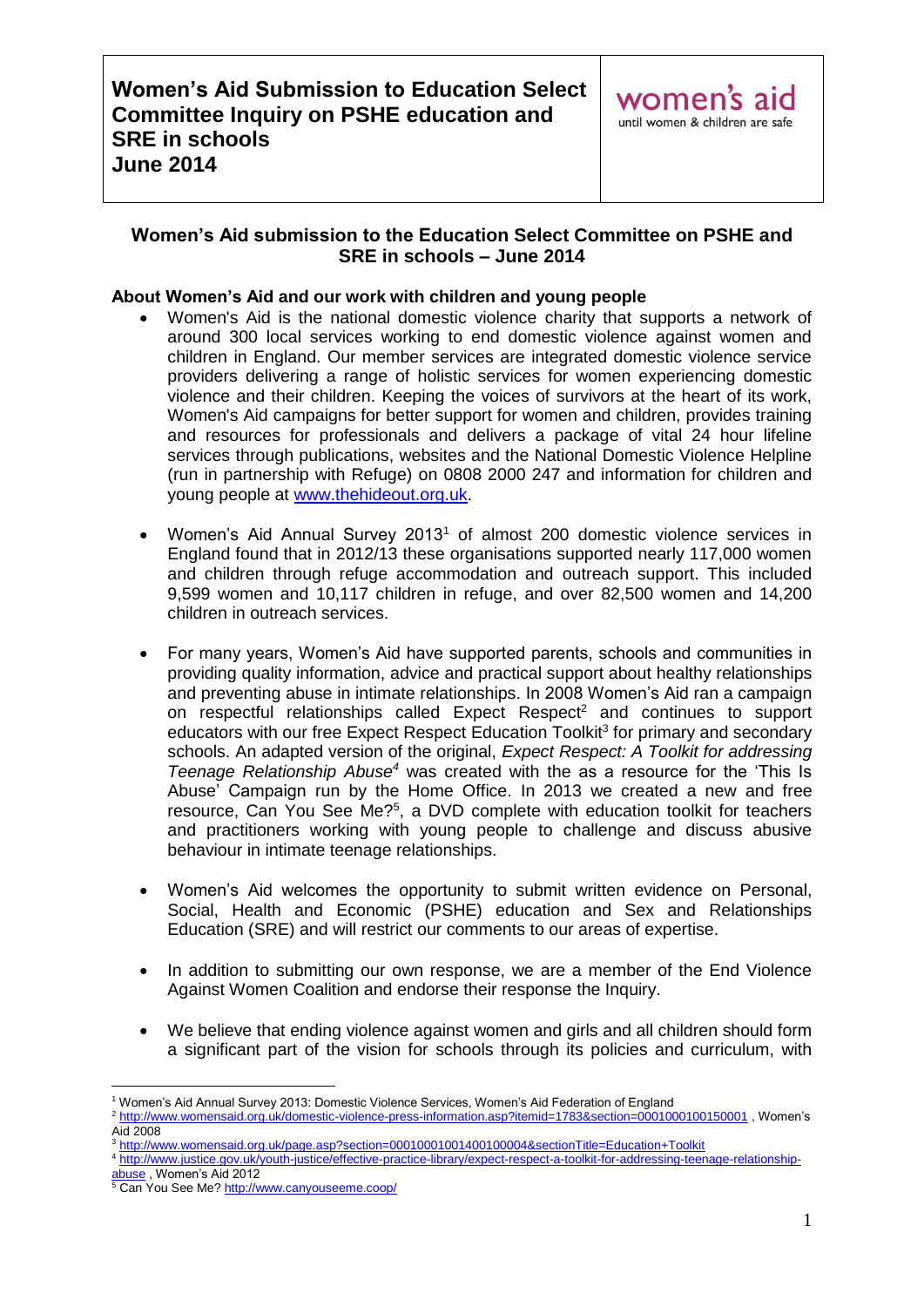PSHE education and SRE being main components to this. We hope that from this Inquiry, real progress can be made, translating into something tangible for children and young people.

## **1. Summary of Recommendations**

- 1.1 The most recent data from the Office of National Statistics shows that women aged between 16 and 19 years old and 20 and 24 years old were more likely to be victims of domestic violence than older women<sup>6</sup>. This is one reason why Women's Aid believes that PSHE education should be made a statutory part of the National Curriculum, addressing the need for education which fulfils the UK's obligations under international and human rights law. Just as children need to learn to read and write, they need to learn the skills of being responsible and respectful, no matter their own gender, ethnicity, religion, culture or socio-economic status or that of others. Parents have a significant role to play in this education; however for the families where this does not occur, schools can provide a safe environment where children can learn these fundamentals.
- 1.2 Within PSHE education, education is needed to end Violence Against Women and Girls (VAWG) with the key themes of healthy relationships, gender equality and safety embedded across the whole curriculum, using a whole school approach and addressing the core issues.
- 1.3 It is vital that teachers be given comprehensive training directly on PSHE education and not as an add-on to their existing subject(s). There should be a national training programme developed which works in a multi-agency setting with specialist VAWG organisations.
- 1.4 Teacher training should ensure teaching staff are aware of specialist support services to which they can refer those who have experienced abuse and prevention programmes for young men who use violence in their intimate relationships.
- 1.5 PSHE requires attainment targets where there is assessment to ensure that is placed on the same par with other existing subjects.
- 1.6 PSHE education and SRE provision in all schools could be improved by the use of the Ofsted Inspection Framework and the comprehensive updating of the 2000 SRE guidance by the Department for Education.

## **2. Need for PSHE to be a statutory part of the National Curriculum or through some other means of entitlement.**

2.1 The National Curriculum provides a key opportunity to challenge gender stereotypes, teach about domestic violence and VAWG and to promote positive respectful relationships through differing subjects in education such as media literacy in ICT classes as well as through PSHE education and SRE. Women's Aid has produced the Expect Respect Education Toolkit that consists of at least one

1

<sup>6</sup> Office of National Statistic[s Focus on Violent Crime and Sexual Offences, 2012/13 Release](http://www.ons.gov.uk/ons/rel/crime-stats/crime-statistics/focus-on-violent-crime-and-sexual-offences--2012-13/index.html) (February 2014)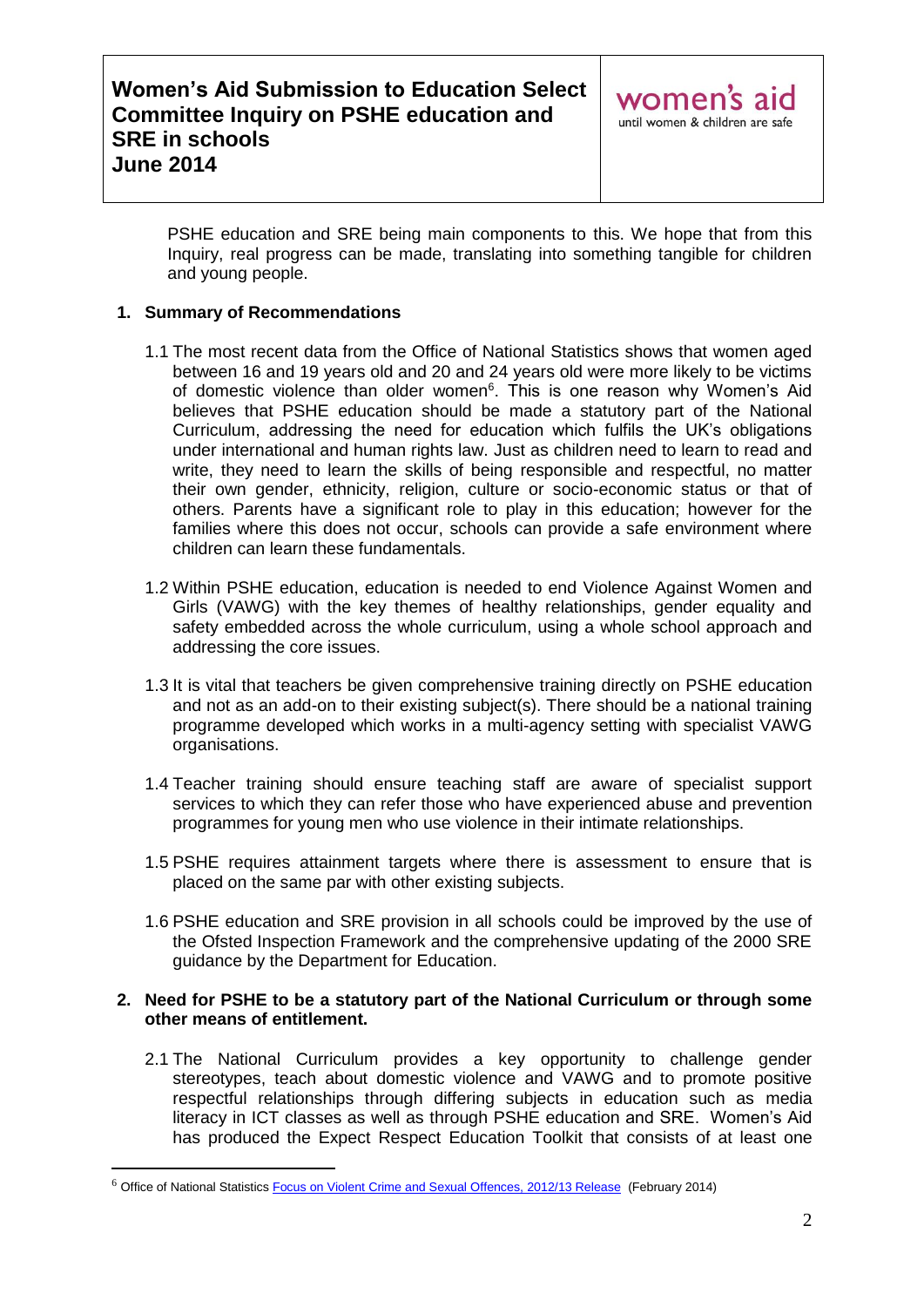easy to use and age appropriate 'Core' lesson for each year group from Reception to Year 13 and is based on themes that have been found to be effective in tackling gender stereotypes, effective ways of dealing with conflict, understanding legal parameters and promoting healthy relationships.

- 2.2 There is a need for PSHE education to become statutory and for children and young people to learn about respectful relationships as research has shown there is a high level of violence against girls and young women in the UK which has not decreased over the years.
- 2.3 The teaching of PSHE education is more vital than ever, as issues such as harassment, sexual bullying and pornography overwhelm children and young people. Research has shown that there is a strong correlation between tolerance of physical and sexual violence and a repeated long-term exposure to sexualised imagery. Pornography, which is now accessed by boys as young as 11, is used by young men as a yard stick for relationships and has a great influence on their sexual expectations of young women.<sup>7</sup> A poll conducted in 2010 found that over a quarter (28%) of young people reported they had seen sexual pictures on mobile phones at school a few times a month or more.<sup>8</sup> The poll also found that sexual violence is a common experience for young women – that 29% of girls had experienced unwanted sexual touching in UK schools<sup>9</sup> and the NSPCC's 2009 study found that 33% of girls in a relationship aged 13-17 have experienced some form of sexual violence from their partner. Furthermore, 75% of girls and 50% of boys reported some form of emotional abuse from their partner.<sup>10</sup>
- 2.4 Tolerance of domestic violence is linked to gender inequality and sexual stereotyping. Therefore preventative work in schools, in relation to gender inequality and from a young age, has been identified as important in promoting acceptable behaviours and changing attitudes before they harden in the teenage years. Early intervention is key in this respect and is more cost effective.
- 2.5 Although there is overwhelming evidence to reflect the difficulties children and young people face, these issues can be challenged with attitudes changed. A standard and consistent approach to the teaching of PSHE education is necessary to ensure that all students are able to benefit from this education. Providing only 'guidance' for equipping children with tools to deal with abuse within their home or intimate relationships fails to recognise the profound and long-lasting negative impact this can have on children and young people in their childhood and into adulthood. Having clear minimum statutory standards for PSHE education promotes a holistic approach to the welfare and wellbeing of children in education.
- 2.6 Working with boys and young men within the National Curriculum through PSHE education and SRE is extremely important as it ensures there is education about

1

 $7$  Limmer, M., (2009), 'Young men and pornography: Meeting the Challenges through sex and relationship education', *Education and Health*

<sup>8</sup> End Violence Against Women and YouGov (2010), *Sexual Harassment in UK Schools*

<sup>9</sup>End Violence Against Women and YouGov (2010), *Sexual Harassment in UK Schools*

<sup>10</sup> Barter, C., McCarry, M., Berridge, D. and Evans, K. (2009) *Partner exploitation and violence in teenage intimate relationships*, London: NSPCC

[http://www.nspcc.org.uk/Inform/research/findings/partner\\_exploitation\\_and\\_violence\\_wda68092.html](http://www.nspcc.org.uk/Inform/research/findings/partner_exploitation_and_violence_wda68092.html)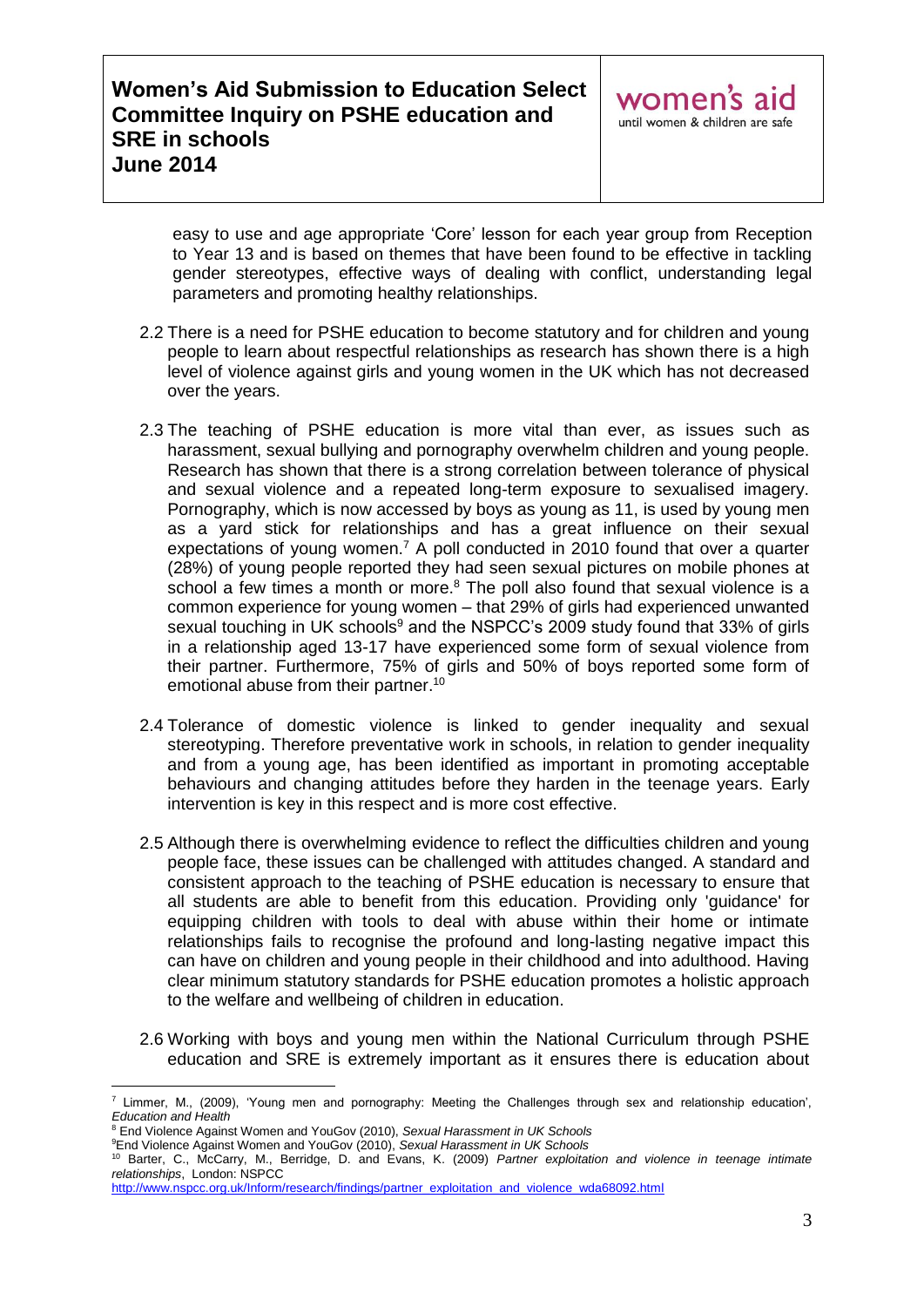rights and responsibilities of both girls and boys, and the onus of responsibility is not just on girls to 'keep safe' but equally, or more importantly for boys not behave in a manner that places girls in an unsafe situation. Recent research has found that targeted intervention through relationship based education programmes which allowed young people to pose and respond to difficult questions about relationships was welcomed and effective in challenging tolerance to violence and inequality and changing attitudes.<sup>11</sup> The research also showed that campaigns such as 'This Is Abuse<sup>'12</sup> by the Home Office cannot just be left for a passive audience, but needs to be linked to active participation of young people in discussing the presenting issues, as that is when the learning occurs<sup>13</sup>.

## **3. Is the current accountability system sufficient to ensure schools focus on PSHE?**

- 3.1 Ofsted's inspection framework provides adequate monitoring of schools and whether or not they focus on PSHE. However they are limited in their interventions where there is no statutory requirement for the teaching of important issues such as domestic violence and teenage partner violence in an informed and consistent manner. There are schools that excel in the area of providing a PSHE programme as they understand that it not only provides children with important life skills, but it enhances their academic potential.
- 3.2 Governing bodies of schools should support head teachers and staff by taking a lead with policies on PSHE and garner the support of parents, with a commitment to promoting gender equality and ensuring the PSHE is on par with other subjects.

## **4. What is the overall provision of Sex and Relationships Education in schools and the quality of its teaching, including in primary schools and academies?**

- 4.1 The most current report on the provision of PSHE education in schools from Ofsted, 'Not yet good enough: PSHE<sup>114</sup>, clearly shows from its title what their view is of PSHE education provision in England. Two of the key findings below reflect the necessity for quality provision of PSHE/SRE and a robust programme that promoted a deep understanding, ensuring learning was acquired:
	- Lack of high-quality, age-appropriate sex and relationships education in more than a third of schools is a concern as it may leave children and young people vulnerable to inappropriate sexual behaviours and sexual exploitation. This is because they have not been taught the appropriate language or developed the confidence to describe unwanted behaviours or know where to go to for help.
	- In just under half of schools, pupils had received lessons about staying safe but few had developed the skills to effectively apply their understanding, such as the assertiveness skills to stand up for themselves and negotiate their way through difficult situations.

<sup>&</sup>lt;u>.</u> <sup>11</sup> Gadd, D., Fox, C., Corr, M., Butler, I., Bragg, J. (2013) From Boys to Men, University of Manchester School of Law

<sup>12</sup> <https://www.gov.uk/government/collections/this-is-abuse-campaign>

<sup>&</sup>lt;sup>13</sup> Gadd, D., Fox, C., Corr, M., Butler, I., Bragg, J. (2013) From Boys to Men, University of Manchester School of Law

<sup>14</sup> <http://www.ofsted.gov.uk/resources/not-yet-good-enough-personal-social-health-and-economic-education-schools>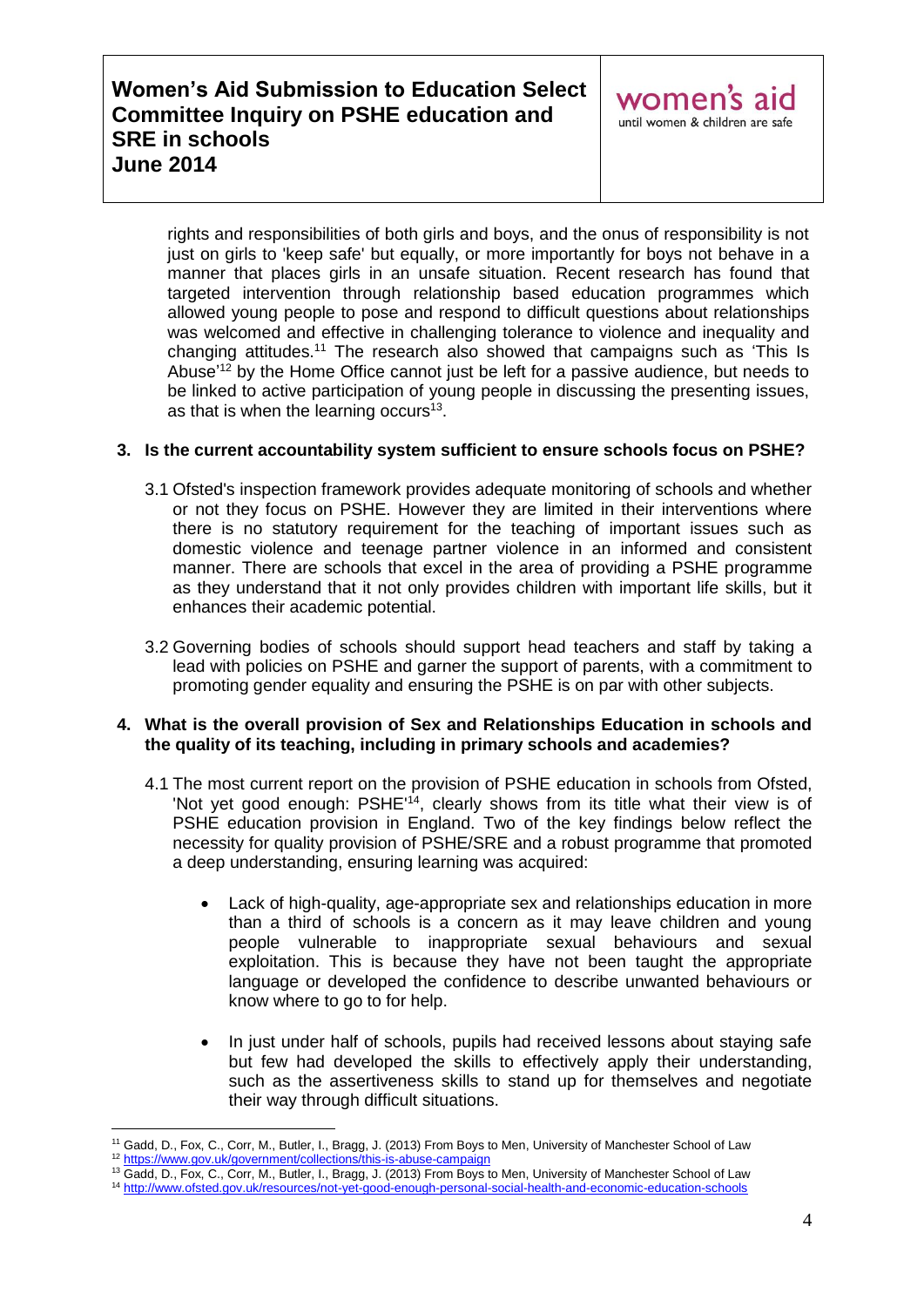

- 4.2 Members from the Women's Aid Young People Advisory Panel (YPAP)<sup>15</sup> reported that PSHE education classes were seen as 'joke' lessons, which may be the result of it being an 'add-on' subject taught by a teacher who may have expertise in a different area and who may not feel trained and comfortable with teaching the subject. Teaching important life skills in PSHE education needs to be viewed as not only a valued component of the school curriculum, but one that is fundamental, and needs to be led by government and senior school staff. However, one YPAP member noted that although PSHE education lessons weren't taken seriously by students, discussions about racism and cultural cohesion provided enormous help with integration and acceptance of different ethnicities.
- 4.3 Children and young people are asking to be taught factual and honest information, empowering them to debate and discuss domestic violence, healthy relationships and respect openly; allowing them to learn empathy, become emotionally intelligent and have a critical analysis of the information they get from school, the internet and their peers. This critical analysis and emotional intelligence developed through high quality PSHE education and SRE that includes teaching of domestic violence and healthy relationships enables the each generation to have healthy relationships.
- 4.4 Without a standardised curriculum, schools are left to the time consuming task of finding and funding their own resources and material, leaving many schools at a disadvantage where there is inadequate funding. Understanding this, Women's Aid has provided free education resources for schools and other education providers to teach and discuss healthy relationships; however without minimum core and statutory standards, it is left to chance on whether students across the country are able to access quality PSHE education.

#### **5. Are recent Government steps to supplement the guidance on teaching about sex and relationships, including consent, abuse between teenagers and cyberbullying adequate?**

- 5.1 We warmly welcome the supplementary guidance produced for the Department for Education by the PSHE Association, Brook and the Sex Education Forum<sup>16</sup>. We also welcome the Government understanding the need to address important issues such as consent, domestic violence, pornography and the various issues arising from technology that children face daily and the need for them to make informed decisions. However, we would like to see the SRE Guidance from 2000 updated by the Department for Education and distributed amongst all schools.
- 5.2 A recognition of boys and men's responsibility for their behaviour is also a key element in the education about domestic violence and respectful relationships and needs to be emphasised in any subsequent material.

<u>.</u>

<sup>15</sup> Young People's Advisory Panel (YPAP) is a young people's engagement group providing views of children and young people to the work of Women's Aid Federation of England.

<sup>&</sup>lt;sup>16</sup> SRE for the 21<sup>st</sup> Century (PSHE Association, Brook and Sex Education Forum, 2014)

<http://www.brook.org.uk/index.php/information/sre-supplementary-advice>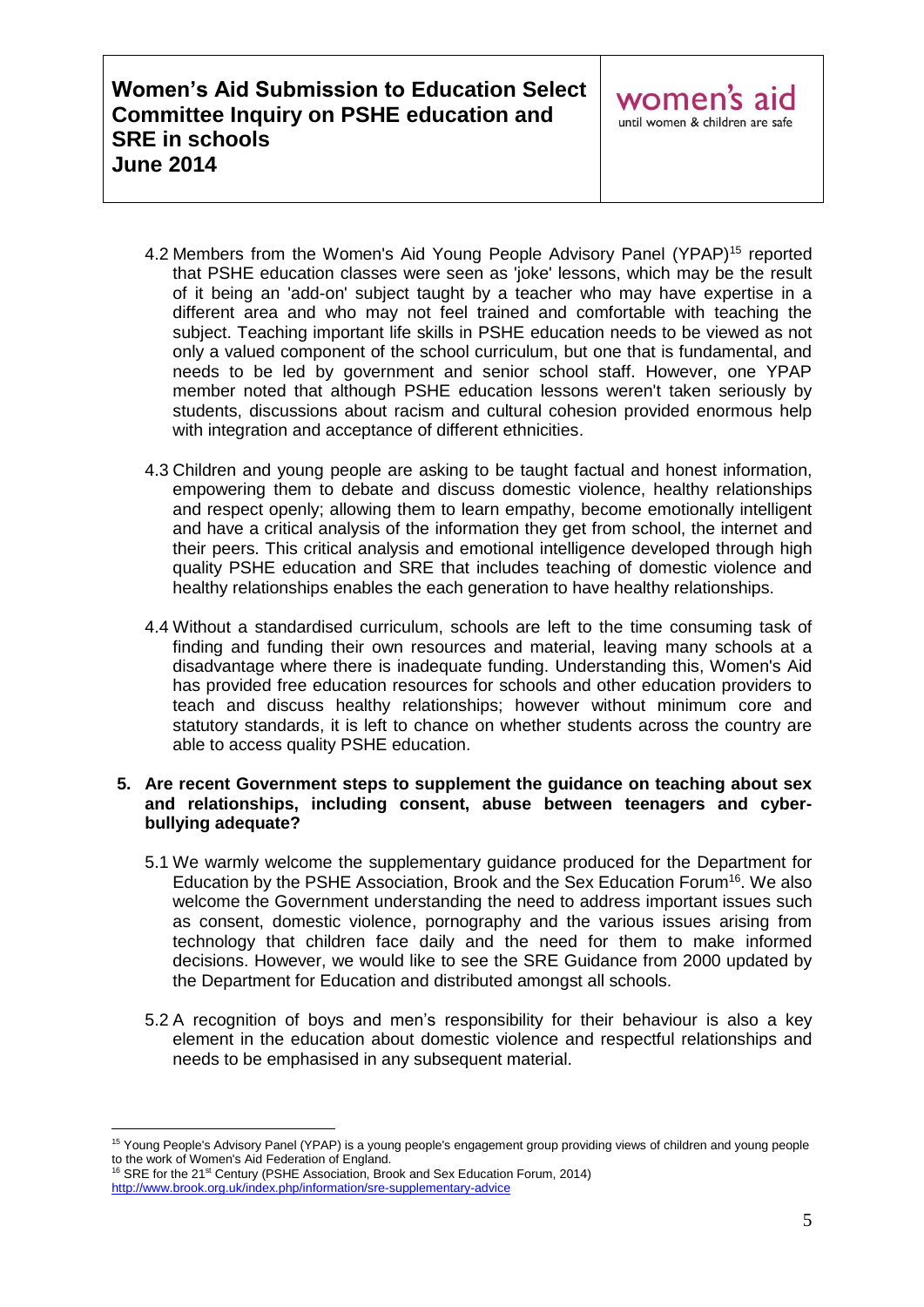- 5.3 There is now information available around what is considered to be abuse, however the recent materials do not adequately address the reasons why this is an issue that predominantly impacts on children, especially girls, and women. Merely responding to children and young people's questions around abuse of 'what' but not 'why', provides them with only the ingredient to part of the solution. Gender inequality is widely evidenced in VAWG, with the Government taking great strides to tackle this problem. However, without a cohesive approach from government departments, great opportunities for schools and children are missed, and the cost effectiveness of campaigns and programmes are limited.
- 5.4 The End Violence Against Women Coalition have provided detailed information in this section which we further endorse.

## **6. How the effectiveness of SRE should be measured.**

- 6.1 Monitoring of PSHE education and SRE of all schools- maintained, academies, free and special schools should continue to be a part of the Ofsted inspection framework, whereby they can provide consistent evaluation of schools and practices.
- 6.2 Schools need to have policies in place that allows for teaching staff and student feedback and collaboration. The YPAP felt that a structured approach to PSHE education and SRE was important, as "there's so many chances to make jokes and get off topic in the subject. But at the same students need to feel able to contribute."
- 6.3 The subject of PSHE would require formalised, or some form of assessment whereby students would be able to illustrate and reflect their knowledge about issues such as around rights and responsibilities around consent, healthy relationships, domestic abuse, internet safety, equality and legal aspects. In assessing the subject, both education staff and students would understand the importance of the subject, rather than seeing it, as YPAP members put it "a joke subject" or where "teachers saw it as a break and time to do some marking and didn't invest in it really". Assessment of PSHE education also allows the subject to be on par with other existing and formally assessed subjects.
- 6.4 Follow-up with students and obtaining their feedback on relevance of content, information being taught, structure and style is fundamental to effective practice and engaging young people in a subject such as PSHE education. Constructive student feedback should be included in any measure of success and content development.

## **7. Conclusion**

7.1 Women's Aid believes that PSHE education and a broadened SRE should be statutory parts of the National Curriculum for all schools in England. With numbers of women being killed by their partner or ex-partner not decreasing, it is vital that children and young people are empowered with the knowledge and skills to develop healthy relationships and know where to go to for support if they do experience violence.